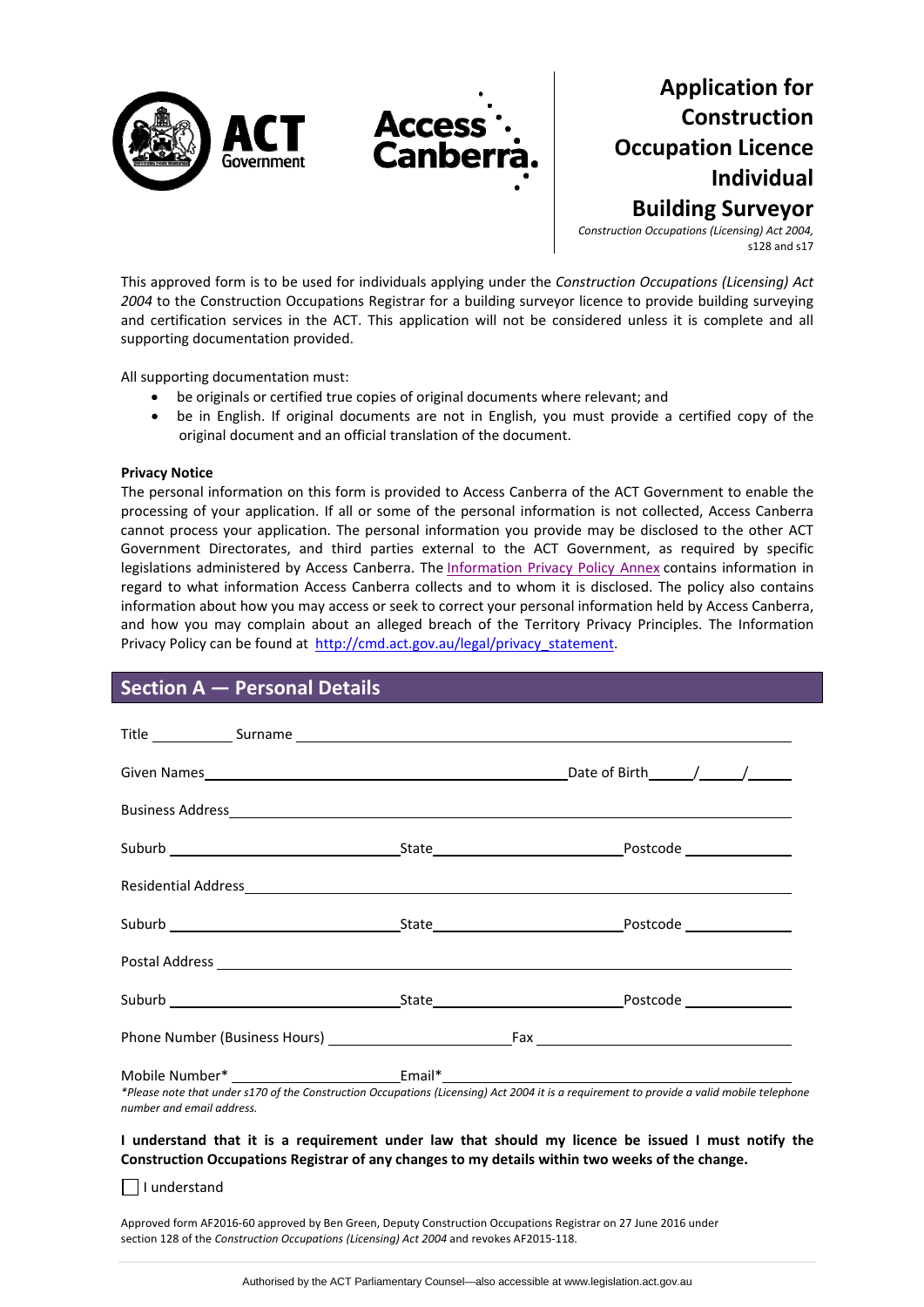# **Section B — Existing licence**

### **Have you previously or do you currently hold an ACT construction occupation licence?**

**Yes** — licence number<br> **Yes** — licence number<br> **Expiry date** 

**No —** proceed to Section C – Occupation class and functions.

# **Section C — Occupation class and functions**

A building surveyor is an entity that provides, has provided or proposes to provide a building certification service, an exemption assessment service or a works assessment service. A building certification service is the doing of building certification work under the *Building Act 2004*. Exemption assessment work means undertaking an exemption assessment under the *Building Act 2004*.

### **What class of building surveyor licence are you applying for?**

| <b>Principal Building Surveyor -</b>          | licence authorises the building certification work or, for a<br>corporation, supervision of building certification work.                                                                                                           |
|-----------------------------------------------|------------------------------------------------------------------------------------------------------------------------------------------------------------------------------------------------------------------------------------|
| <b>Principal Building Surveyor Employee -</b> | licence authorises the building certification work as an<br>employee of a principal building surveyor.                                                                                                                             |
| <b>General Building Surveyor -</b>            | licence authorises building certification work or, for a<br>corporation, supervision of building certification work, in<br>relation to a building that is 3 storeys or lower and that has a<br>floor area of $2,000m^2$ or less.   |
| <b>General Building Surveyor Employee -</b>   | licence authorises building certification work in relation to a<br>building that is 3 storeys or lower and that has a floor area of<br>2,000m <sup>2</sup> or less, as an employee of a principal or general<br>building surveyor. |
|                                               | Principal Government Building Surveyor - licence authorises building certification work.                                                                                                                                           |
| <b>Government Building Surveyor -</b>         | licence authorises building certification work in relation to a<br>building that is 3 storeys or lower and that has a floor area of<br>$2,000m2$ or less.                                                                          |

# **Section D — Evidence of qualifications/eligibility – Principal Building Surveyor**

Complete this section **only** if you are applying for a principal building surveyor licence.

| <b>Registration Type:</b>  | Registration by the Institution of Engineers Australia on the national professional<br>engineers register in the area of practice of "principal certifier-building (ACT)"; |
|----------------------------|----------------------------------------------------------------------------------------------------------------------------------------------------------------------------|
|                            | OR.                                                                                                                                                                        |
| <b>Accreditation Type:</b> | Accreditation as a "building surveyor" by the Australian Institute of Building<br>Surveyors.                                                                               |

 $\Box$  Yes  $-$  please attach a certified copy of the registration or accreditation.

 $\Box$  No  $-$  please note that you may not be eligible for a licence.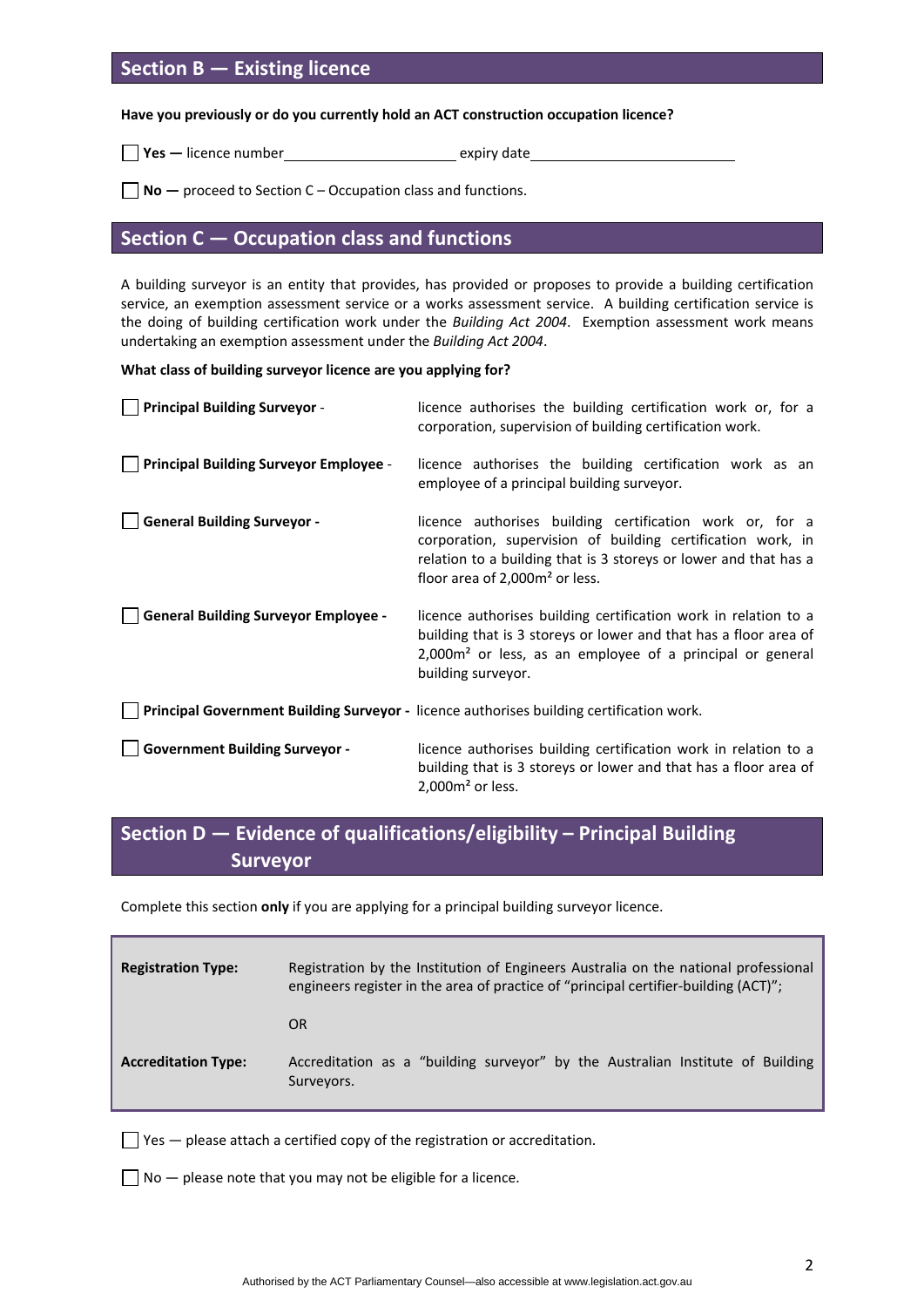**Asbestos Training:**  A certificate of asbestos management training issued by a Registered Training Organisation acceptable to the Registrar.

 $\Box$  Yes  $-$  please attach a certified copy of the certificate.

 $\Box$  No  $-$  please note that you may not be eligible for a licence.

# **Section D — Evidence of qualifications/eligibility – Principal Building Surveyor Employee**

Complete this section only if you are applying for a Principal building surveyor employee licence.

| <b>Registration Type:</b>  | Registration by the Institution of Engineers Australia on the national professional<br>engineers register in the area of practice of "principal certifier-building (ACT)"; |  |  |
|----------------------------|----------------------------------------------------------------------------------------------------------------------------------------------------------------------------|--|--|
|                            | <b>OR</b>                                                                                                                                                                  |  |  |
| <b>Accreditation Type:</b> | Accreditation as a "building surveyor" by the Australian Institute of Building<br>Surveyors.                                                                               |  |  |

 $\Box$  Yes  $-$  please attach a certified copy of the registration or accreditation

 $\Box$  No  $-$  please note that you may not be eligible for a licence.

| <b>Asbestos Training:</b> | A certificate of asbestos management training issued by a Registered Training |
|---------------------------|-------------------------------------------------------------------------------|
|                           | Organisation acceptable to the Registrar.                                     |

 $\Box$  Yes  $-$  please attach a certified copy of the certificate.

 $\Box$  No  $-$  please note that you may not be eligible for a licence.

**Employer**  To be eligible for this class the employer must hold at least a general building surveyor licence.

 $\Box$  Yes  $-$  please provide the details of your employer below and attach a statement from your employer confirming your employment.

 $\Box$  No  $-$  please note that you may not be eligible for a licence.

Name of principal or general building surveyor (employer)

Licence number Expiry

## **Section D — Evidence of qualifications/eligibility – General Building Surveyor**

Complete this section only if you are applying for a General Building Surveyor licence.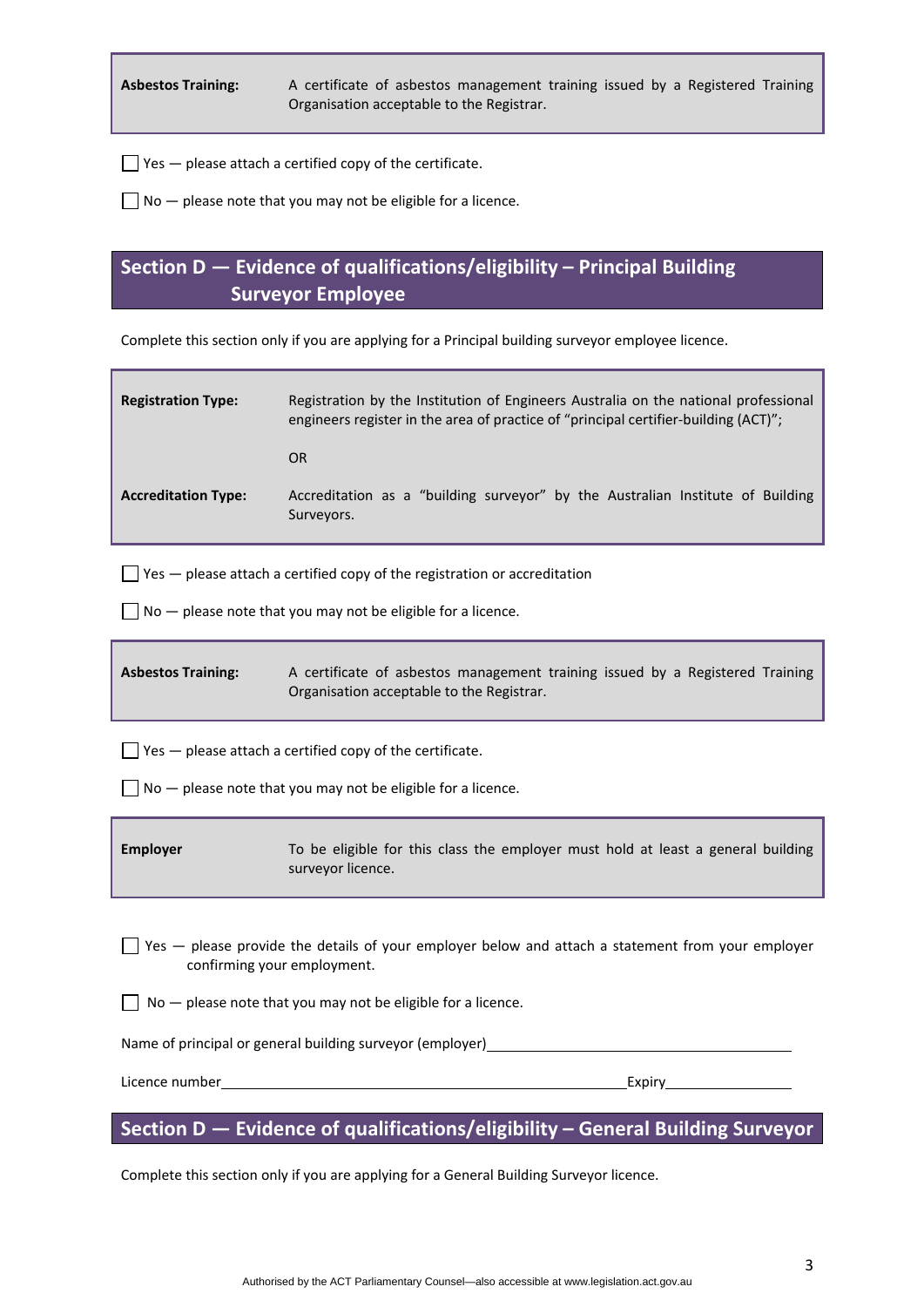| <b>Accreditation Type:</b> | "assistant building surveyor" issued prior to 28 February 2011 by the Australian<br>Institute of Building Surveyors; |
|----------------------------|----------------------------------------------------------------------------------------------------------------------|
|                            | <b>OR</b>                                                                                                            |
| <b>Accreditation Type:</b> | "building surveyor limited" issued after 28 February 2011 by the Australian<br>Institute of Building Surveyors       |
|                            | $\vert$ $\vert$ Yes $\vert$ please attach a certified copy of the registration or accreditation                      |

 $\Box$  No  $-$  please note that you may not be eligible for a licence.

| <b>Asbestos Training:</b> | A certificate of asbestos management training issued by a Registered Training |  |  |  |
|---------------------------|-------------------------------------------------------------------------------|--|--|--|
|                           | Organisation acceptable to the Registrar.                                     |  |  |  |

 $\Box$  Yes  $-$  please attach a certified copy of the certificate.

 $\Box$  No  $-$  please note that you may not be eligible for a licence.

# **Section D — Evidence of qualifications/eligibility – General Building Surveyor Employee**

Complete this section only if you are applying for a general building surveyor employee licence.

| <b>Accreditation Type:</b> | "assistant building surveyor" issued prior to 28 February 2011 by the Australian<br>Institute of Building Surveyors; |
|----------------------------|----------------------------------------------------------------------------------------------------------------------|
|                            | OR.                                                                                                                  |
| <b>Accreditation Type:</b> | "building surveyor limited" issued after 28 February 2011 by the Australian<br>Institute of Building Surveyors       |

 $\Box$  Yes  $-$  please attach a certified copy of the registration or accreditation

 $\Box$  No  $-$  please note that you may not be eligible for a licence.

| <b>Asbestos Training:</b> | A certificate of asbestos management training issued by a Registered Training |
|---------------------------|-------------------------------------------------------------------------------|
|                           | Organisation acceptable to the Registrar.                                     |

 $\Box$  Yes  $-$  please attach a certified copy of the certificate.

 $\Box$  No  $-$  please note that you may not be eligible for a licence.

| Employer | To be eligible for this class the employer must hold at least a general building |
|----------|----------------------------------------------------------------------------------|
|          | surveyor licence.                                                                |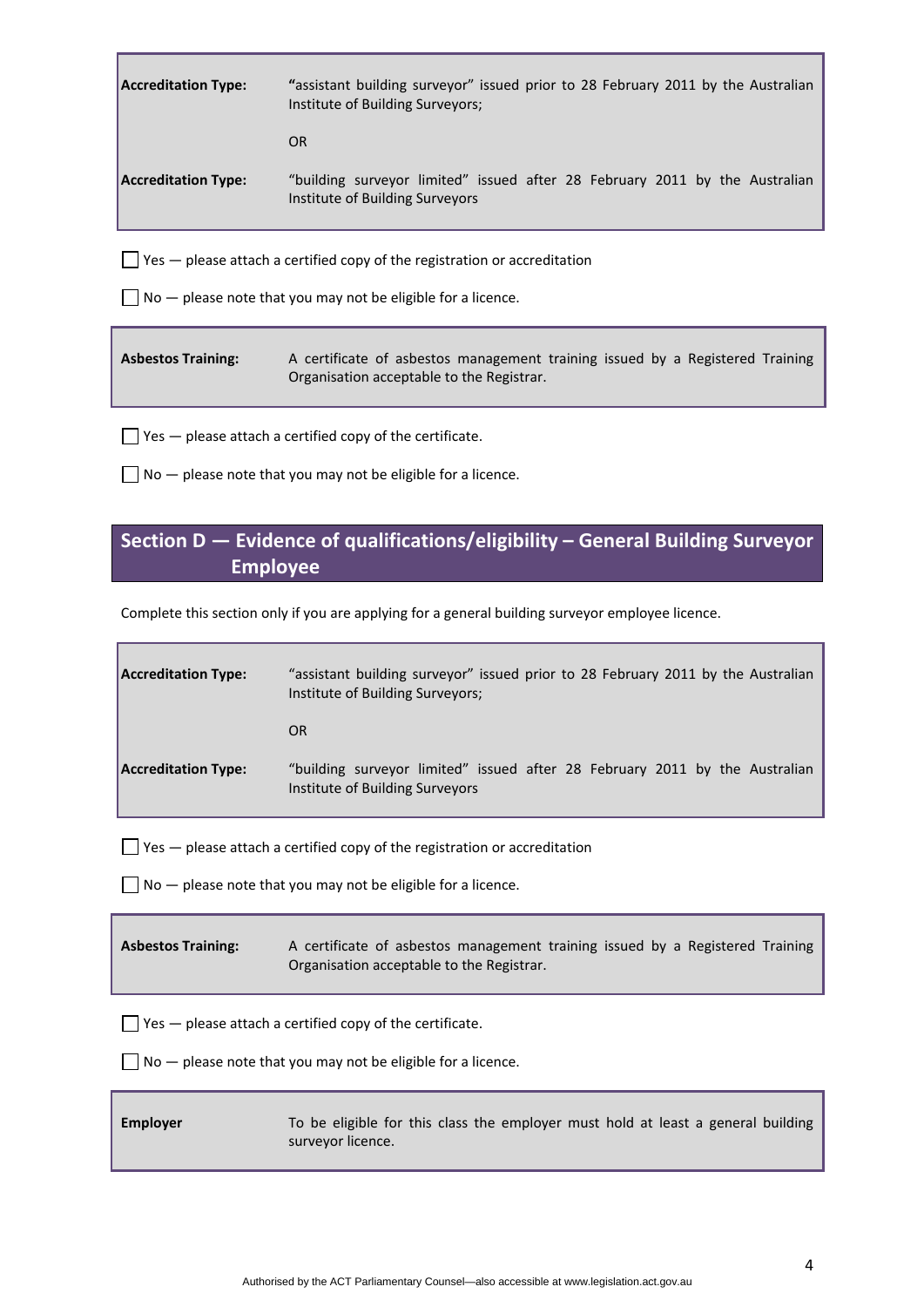Yes — please provide the details of your employer below and attach a statement from your employer confirming your employment.

 $\Box$  No  $-$  please note that you may not be eligible for a licence.

Name of principal or general building surveyor (employer)

| $\cdot$ $\cdot$<br>Licence number | ∠xpirv |
|-----------------------------------|--------|
|                                   |        |

# **Section D — Evidence of qualifications/eligibility – Principal Government Building Surveyor**

Complete this section only if you are applying for a principal government building surveyor licence.

| <b>Registration Type:</b>  | Registration by the Institution of Engineers Australia on the national professional<br>engineers register in the area of practice of "principal certifier-building (ACT)"; |  |  |
|----------------------------|----------------------------------------------------------------------------------------------------------------------------------------------------------------------------|--|--|
|                            | 0R                                                                                                                                                                         |  |  |
| <b>Accreditation Type:</b> | Accreditation as a "building surveyor" by the Australian Institute of Building<br>Surveyors.                                                                               |  |  |

 $\Box$  Yes  $-$  please attach a certified copy of the registration or accreditation

 $\Box$  No  $-$  please note that you may not be eligible for a licence.

**Asbestos Training:**  A certificate of asbestos management training issued by a Registered Training Organisation acceptable to the Registrar.

 $\Box$  Yes  $-$  please attach a certified copy of the certificate.

 $\Box$  No  $-$  please note that you may not be eligible for a licence.

# **Section D — Evidence of qualifications/eligibility – Government Building Surveyor**

Complete this section only if you are applying for a government building surveyor licence.

| <b>Accreditation Type:</b> | "assistant building surveyor" issued prior to 28 February 2011 by the Australian<br>Institute of Building Surveyors; |
|----------------------------|----------------------------------------------------------------------------------------------------------------------|
|                            | OR                                                                                                                   |
| <b>Accreditation Type:</b> | "building surveyor limited" issued after 28 February 2011 by the Australian<br>Institute of Building Surveyors       |

 $\Box$  Yes  $-$  please attach a certified copy of the registration or accreditation

 $\Box$  No  $-$  please note that you may not be eligible for a licence.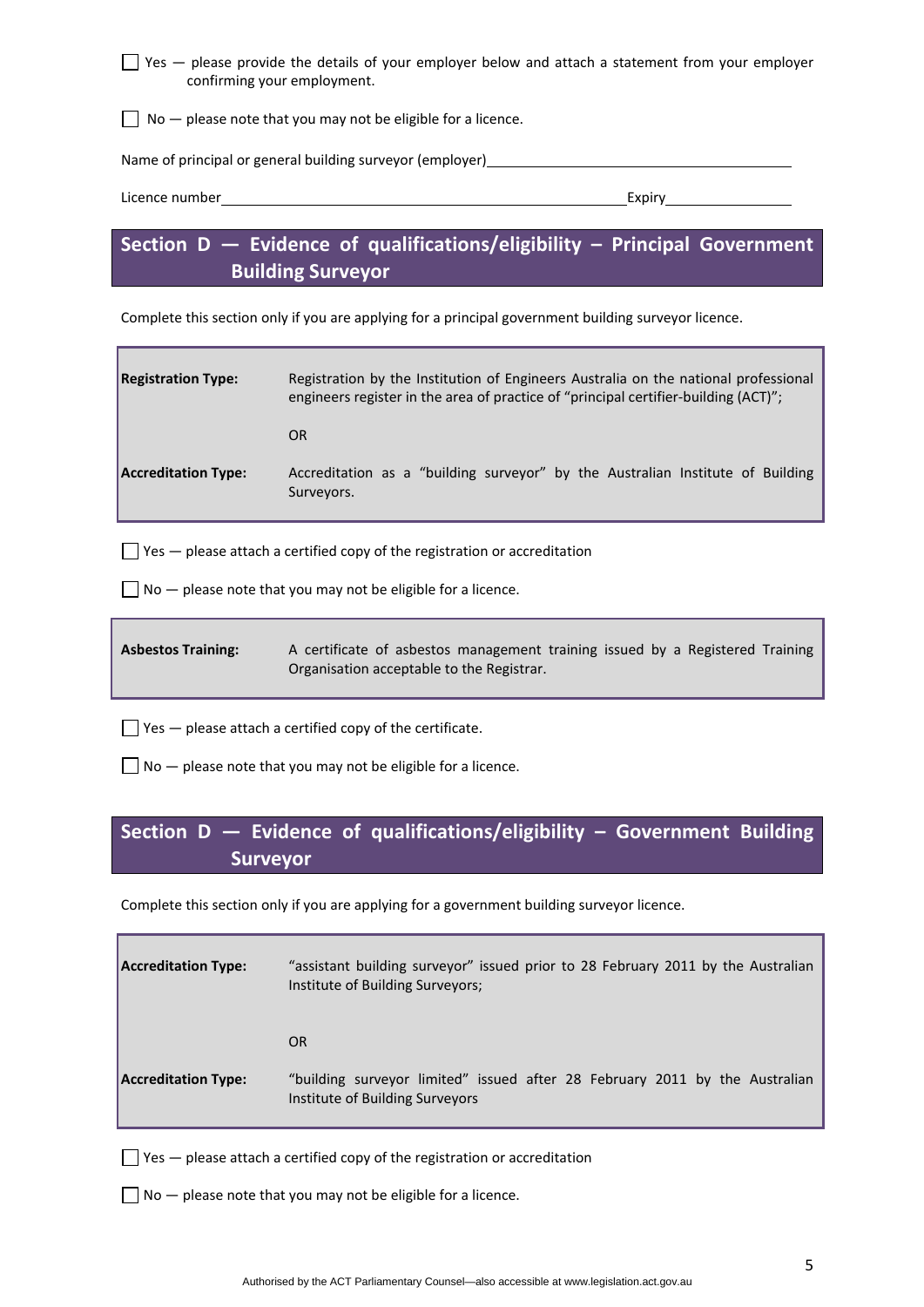**Asbestos Training:**  A certificate of asbestos management training issued by a Registered Training Organisation acceptable to the Registrar.

 $\Box$  Yes  $-$  please attach a certified copy of the certificate.

 $\Box$  No  $-$  please note that you may not be eligible for a licence.

### **Section E — Insurance Requirements**

Note: If you are applying for a principal government building surveyor or government building surveyor you do not need to complete this *section.*

A building surveyor must have adequate insurance to be eligible for a licence. The insurance certificate must state that the applicant is an insured person under the policy. Insurance must also meet the minimum requirements as prescribed under section 17(4) of the *Construction Occupations (Licensing) Regulation 2004* (the regulation). For employee classes a certificate can be issued in the employer's name however that employer must also hold a licence as a building surveyor in the ACT.

Section 17(4) of the regulation states "an applicant is adequately insured if the applicant has professional indemnity insurance that provides

- a) indemnity against claims for breach of professional duty as a building surveyor; and
- b) a minimum limit of indemnity of \$1,000,000 for a single claim; and
- c) a minimum limit of indemnity of \$1,000,000 for the total of all claims made against the application during the period of cover; and
- d) in addition to the indemnities mentioned in paragraphs (b) and (c), a minimum limit of indemnity for the costs and expenses of defending or settling a claim of 20 per cent of the limit of the indemnity for the claim."
- $\Box$  Yes  $-$  please attach a certified copy of the insurance, and if required, a copy of the insurance policy disclosure document.

 $\Box$  No  $-$  please note that you may not be eligible for a licence.

## **Section F — Evidence of Financial Resources**

Evidence of financial resources is required to help demonstrate your ability to fulfil contractual obligations when providing construction services. Failure to provide information below may result in your licence being refused.

### **1. Do you have access to financial resources adequate to complete works performed under the licence applied for?**

 $\Box$  Yes – please skip the next question

 $\Box$  No – complete next question

2. If 'No' to the above, do you wish to only operate as an employee under the licence applied for?

 $\Box$  Yes – I understand a condition may be imposed on the licence if issued

 $\Box$  No – if you do not wish to have a licence restricted to employee only, then you must ensure you have financial resources as requested above or you may be ineligible for a licence

### **3. Are you currently, or previously have been, deemed bankrupt or personally insolvent?**

 $\Box$  Yes – please attach details and official documentation of bankruptcy/insolvency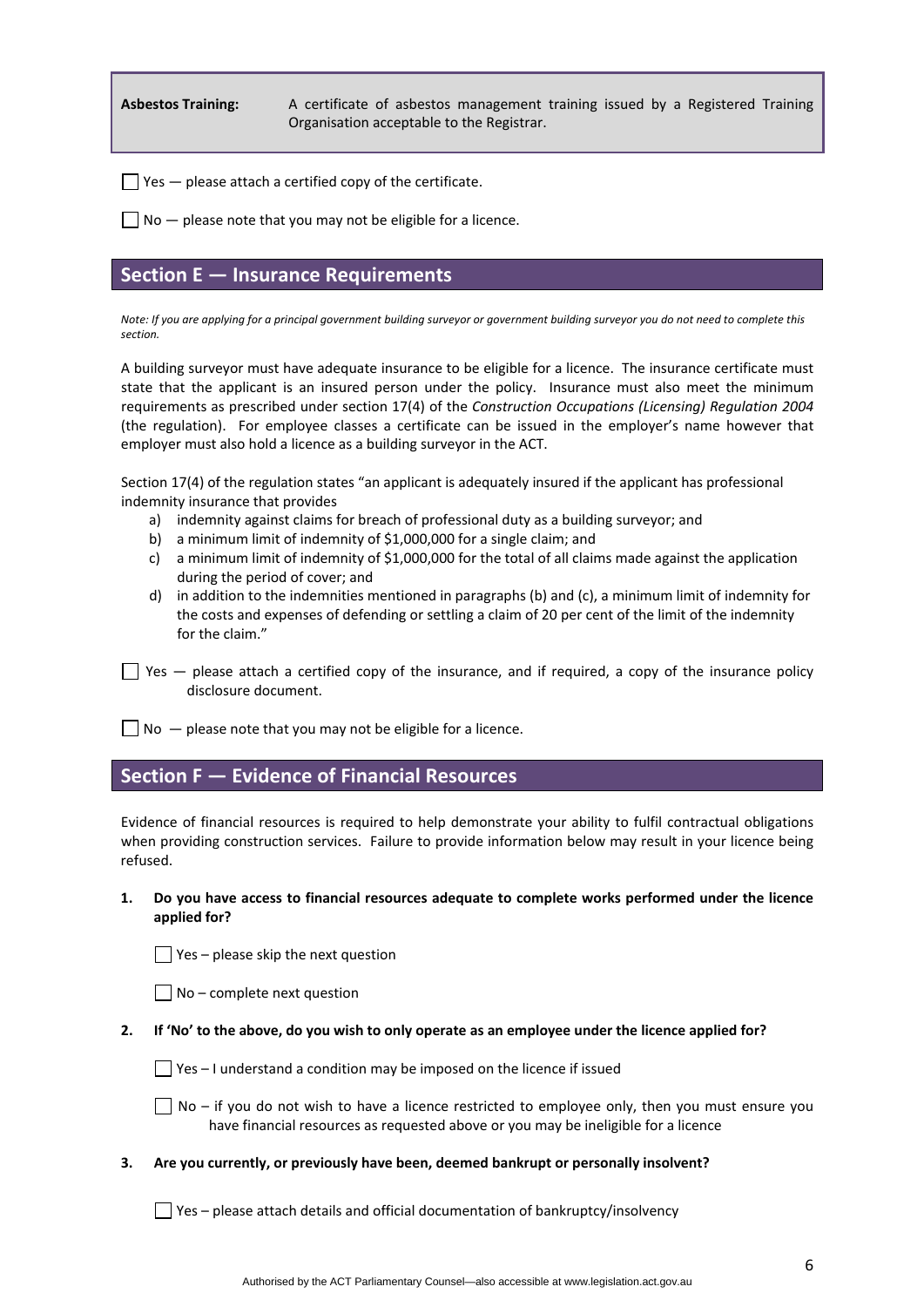$\Box$  No.

4. I understand that it is a requirement under law that should my licence be issued, I must notify the **Construction Occupations Registrar should I become bankrupt or personally insolvent.** 

I have read and understand the above statement.

|     | <b>Section G - Licence History Declarations</b>                                                                                                                                                                                                                                                                                                              |    |  |
|-----|--------------------------------------------------------------------------------------------------------------------------------------------------------------------------------------------------------------------------------------------------------------------------------------------------------------------------------------------------------------|----|--|
| 1.  | Have you previously held a building surveyor licence elsewhere in Australia or overseas?                                                                                                                                                                                                                                                                     |    |  |
|     | Set $-$ provide details below of most recent licence/s (attach an additional page if required) $\Box$ No                                                                                                                                                                                                                                                     |    |  |
|     |                                                                                                                                                                                                                                                                                                                                                              |    |  |
| 2.  | Is your licence as a building surveyor, in Australia or overseas, currently suspended or cancelled?                                                                                                                                                                                                                                                          |    |  |
|     | $\frac{1}{2}$ Yes — you must attach details                                                                                                                                                                                                                                                                                                                  | No |  |
| 3.  | Have you previously had a building surveyor licence cancelled, refused or suspended in Australia or<br>overseas?                                                                                                                                                                                                                                             |    |  |
|     | $\Box$ Yes $-$ you must provide comprehensive details in an attachment to this application                                                                                                                                                                                                                                                                   | No |  |
| 4.  | I understand that I must notify the Construction Occupations Registrar if my building surveyor licence<br>is cancelled, refused or suspended in Australia or overseas.                                                                                                                                                                                       |    |  |
|     | $\Box$ I have read and understand the above statement.                                                                                                                                                                                                                                                                                                       |    |  |
| 5.  | Has your building surveyor licence ever been subject to conditions, undertakings, limitations or<br>restrictions in Australia or overseas?                                                                                                                                                                                                                   |    |  |
|     | $\Box$ Yes $-$ you must provide comprehensive details in an attachment to this application                                                                                                                                                                                                                                                                   | No |  |
| 6.  | Are you disqualified under the Construction Occupations (Licensing) Act 2004, or a corresponding prior<br>Act, from applying for licence, or being licensed, in a construction occupation?                                                                                                                                                                   |    |  |
|     | Yes - you must provide comprehensive details in an attachment to this application                                                                                                                                                                                                                                                                            | No |  |
| 7.  | Have you ever been, or are you currently, the subject of complaints, occupational discipline, demerit<br>activity or rectification orders whilst licensed under the Construction Occupations (Licensing) Act<br>2004, a corresponding prior Act, or the law of another jurisdiction in Australia or overseas, where<br>those proceedings were not finalised? |    |  |
|     | Yes - you must provide comprehensive details in an attachment to this application                                                                                                                                                                                                                                                                            | No |  |
| 8.  | Have you been convicted or found guilty of a criminal offence* that involves fraud, dishonesty or<br>violence and is punishable by imprisonment of 1 year or more?                                                                                                                                                                                           |    |  |
|     | Yes - you must provide comprehensive details in an attachment to this application<br>and a recent criminal history check (issued in the last three months).<br>*Please note: Spent convictions under the Spent Convictions Act 2000 do not need to be included in this declaration                                                                           | No |  |
| 9.  | I understand that it is a requirement under law that should my licence be issued I must notify the<br>Construction Occupations Registrar if I am convicted of such an offence in the future.                                                                                                                                                                 |    |  |
|     | I have read and understand the above statement.                                                                                                                                                                                                                                                                                                              |    |  |
| 10. | I understand that it is a requirement under law that should my licence be issued I must not perform<br>any licensable building certification services that is outside the scope of what the licence authorises.                                                                                                                                              |    |  |
|     |                                                                                                                                                                                                                                                                                                                                                              |    |  |

I have read and understand the above statement.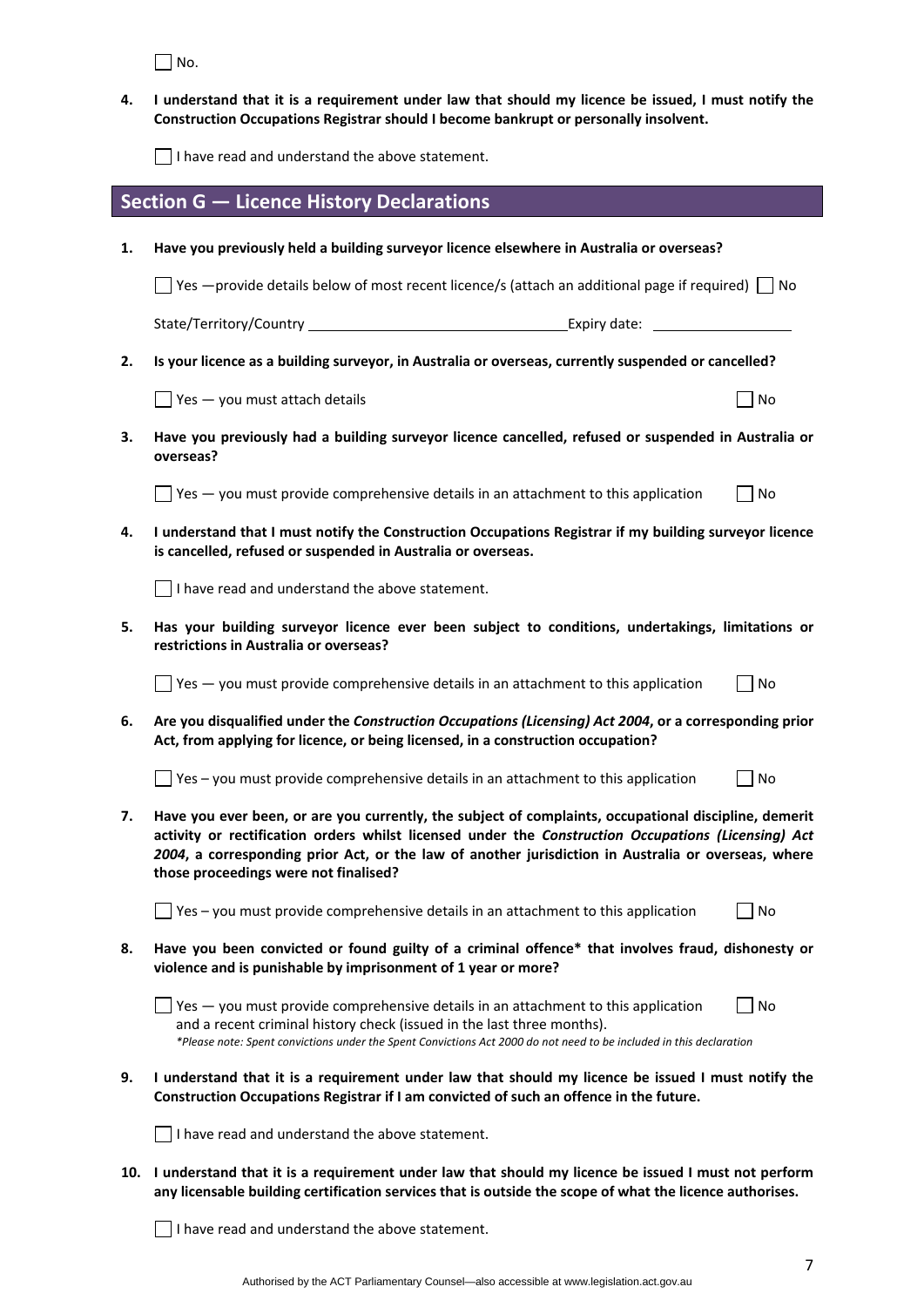11. I understand that it is a requirement under law that should my licence be issued I must give evidence **to clients of the insurance I hold as a licensed individual in relation to any relevant licensable construction service I intend to undertake prior to providing the services.** 

 $\Box$  I have read and understand the above statement.

12. I understand that it is a requirement under law that should my licence be issued I must only advertise **licensable construction services with my full name (as it appears on the licence) and my individual licence number.\*** 

 $\Box$  I have read and understand the above statement.

\*Please note: It is an offence to advertise licensable construction services as an individual without including the above.

13. I understand that it is a requirement under law that should I be granted a licence, all licensable **certification services I may perform under my building surveyor licence must comply with all relevant legislation, codes and standards.** 



Please note: Building certification services may be audited by the Construction Occupations Registrar in the ACT for compliance against the relevant laws. Individual licence holders identified performing non-compliant services may be subject to occupational discipline or *other licensing action.*

## **Section G — Consent and Application Declarations**

I, ,

*Insert name, address and occupation of person making the declaration*

make the following declaration**:**

### **1. I declare:**

a) that I make this application to the Construction Occupations Registrar for a construction occupations licence and that all statements, and the documents/information provided in support of the application, are accurate, true and correct.

### **2. I authorise and consent:**

- a) to the Construction Occupations Registrar and Environment Access Canberra to make enquiries of, and exchange information with, the relevant regulatory authorities of any Australian State or Territory, or other country, regarding my construction occupation licence and practice as a building surveyor or otherwise regarding matters relevant to this application.
- b) to receiving information from the Construction Occupations Registrar relevant to my construction occupation licence or the construction industry electronically.

### **3. I acknowledge:**

- a) that the Construction Occupations Registrar and Access Canberra may validate documents provided in support of this application or wish to confirm my identity.
- b) that failure to complete all relevant sections of this application and enclose all supporting documentation may result in this application not being accepted or additional fees being applied as per the statutory instrument authorising fees to be taken under the *Construction Occupations (Licensing) Act 2004.*
- c) that the Construction Occupations Registrar has the legal right to refuse my application if not satisfied that I am eligible to hold a licence or impose a condition on my licence if it is deemed necessary or desirable to protect the public.

### **4. Should I be issued with a construction occupations licence I undertake:**